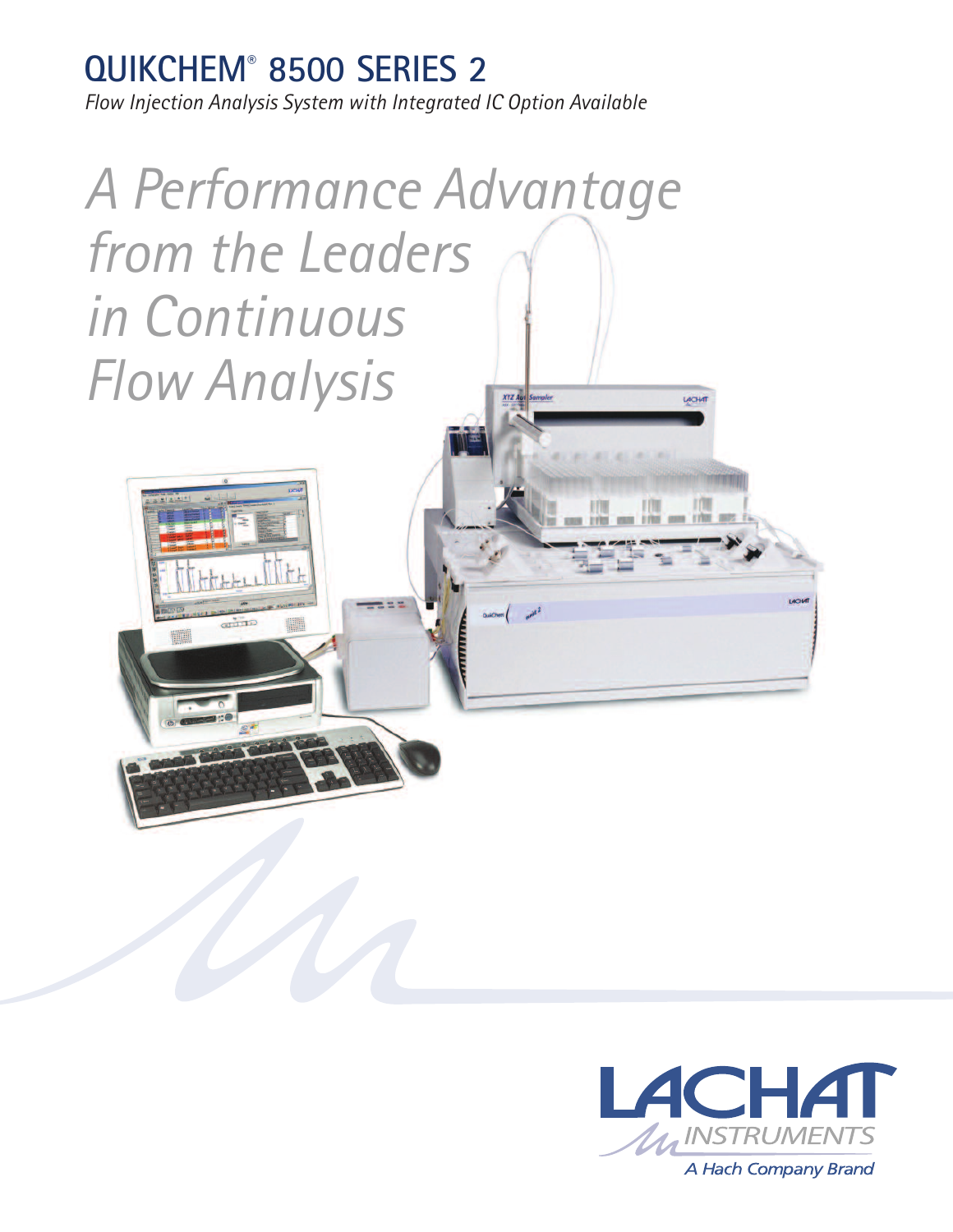# *QuikChem® 8500 Series 2 Flow Injection Analysis System*



#### **PROVEN METHOD PERFORMANCE WITH HIGH PRODUCTIVITY**

The Lachat QuikChem 8500 Series 2 Flow Injection Analysis System features high sample throughput and simple, but rapid, method changeover. The QuikChem 8500 Series 2 system maximizes productivity in determining ionic species in a variety of sample types—from sub-ppb to percent concentrations. More than 500 methods are available for environmental, agronomic and industrial applications including EPA-accepted methods.

#### **NEW FIA FEATURES**

The Series 2 system is an update to the QuikChem 8500 FIA platform.

- *• Run up to 5 channels for high productivity analysis or dedicated operation.*
- *• New 2-cm flow cell methods allow more signal for detection at lower levels.*
- *• Run Omnion 3.0 software on Windows XP, Vista, or Windows 7 operating systems.*
- *• Interface Omnion software in multiple languages including Spanish, German, French, Portuguese, and Italian.*

#### **MAXIMUM PRODUCTIVITY WITH FIA TECHNOLOGY**

The QuikChem 8500 Series 2 system uses reliable, accurate Flow Injection Analysis (FIA) technology. FIA technology was developed when scientists processing large numbers of samples experienced productivity delays while using Segmented Flow Analysis (SFA). Innovations of Flow Injection Analysis include:

- *• Bubble elimination from the analytical stream.*
- *• Reduced inner diameter of the reactor tubing.*
- *• Precise injection of samples into the analytical stream.*

#### **TIME SAVINGS WITH IMPROVED ACCURACY AND QUALITY CONTROL**

FIA technology produces analytical peaks with very rapid rise and recovery times and provides complete inter-sample washout to prevent carry-over between samples. Other FIA productivity characteristics include:

- *• Fast startup and shutdown times—approximately five minutes—for rapid method changeover.*
- *• Rapid analysis times—typically 20 to 60 seconds—let samples be analyzed in near real-time while data quality can be monitored and controlled during the analysis.*
- *• High sample through-put—typically 60 to 120 samples/hour.*
- *• Broad working range—sub-ppb to percents.*
- *• Wide dynamic range—typically two to three decades.*

#### **OVER 500 METHOD VARIATIONS AVAILABLE**

The QuikChem 8500 Series 2 system uses reliable, accurate Flow Injection Analysis (FIA) technology. FIA technology was developed when scientists processing large numbers of samples experienced productivity delays while using Segmented Flow Analysis (SFA). Innovations of Flow Injection Analysis include:

- *• Methods that comply with EPA, ISO, and DIN standards.*
- *• Customized method development available.*
- *• Simple to run in-line preparation methods.*
- *• Many new methods—including Lachat's new ultra-high throughput methods.*
- *• Go to www.lachatinstruments.com to download the most current methods list and a complete list of EPA-approved and equivalent methods.*

#### *Sample Matrices\**

waters/wastewaters seawater/brackish water soil extracts plant/soil digests fertilizer digests food stuffs beverages detergents chlor-alkali

feeds & forages aqueous formulations plating baths/mineral processing bioreactor solutions extracts of air sampling filters tobacco extracts non-aqueous samples high purity water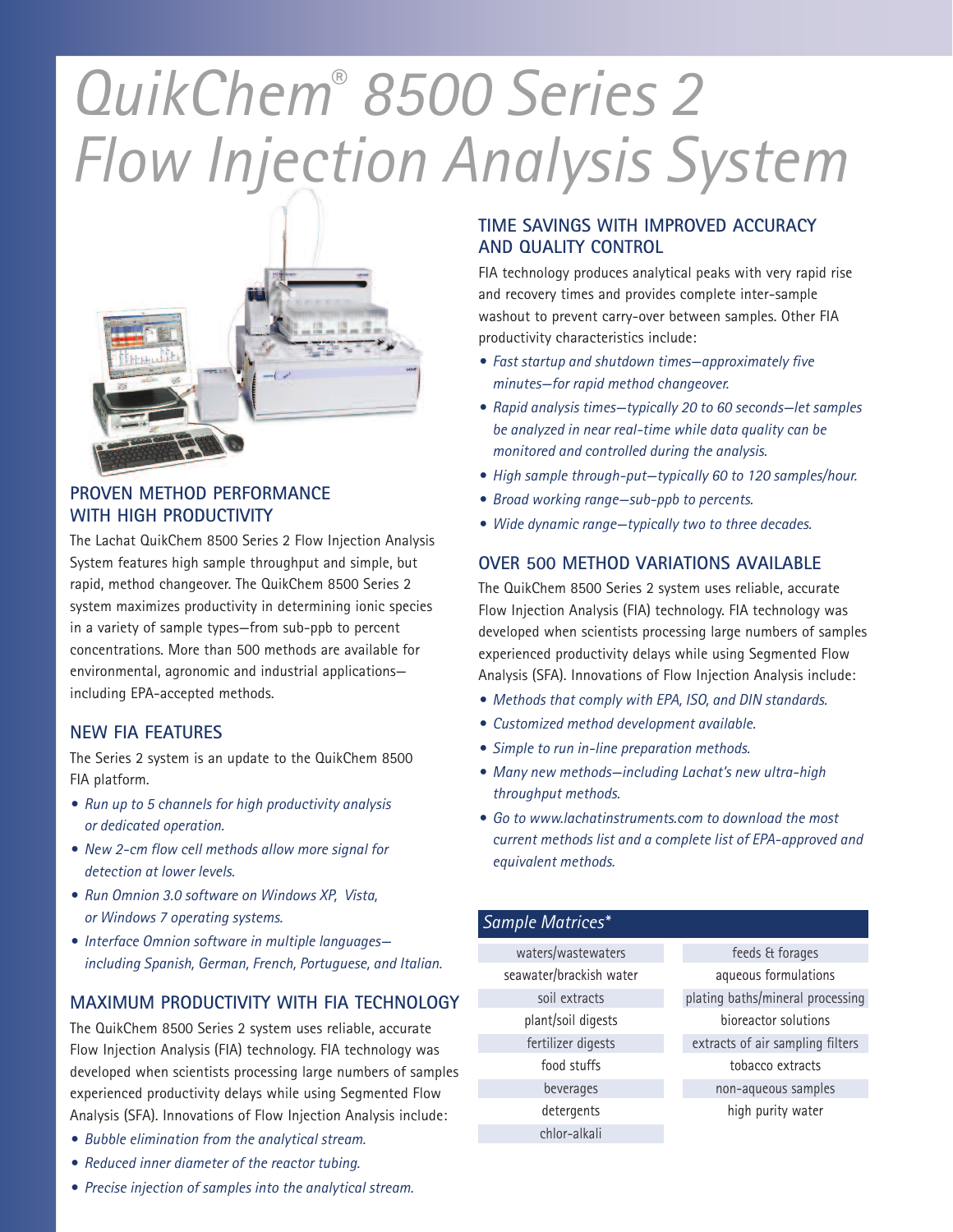## *Parameters\**

| Acidity<br>Alkalinity | <b>Cations (Ion</b><br>Chromatography) | Erythromycin<br>Ethanol | Humic acid<br>Hydrazine | Manganese<br><b>Mercury</b> | <b>Phosphorus</b><br><b>Polyvinyl Alcohol</b> | Sorbic Acid<br>Sulfur |
|-----------------------|----------------------------------------|-------------------------|-------------------------|-----------------------------|-----------------------------------------------|-----------------------|
| Aluminum              | Chlorate                               | <b>Fluorine</b>         | Hydrogen peroxide       | <b>Metals</b>               | (PVA)                                         | <b>Sulfur Dioxide</b> |
| Amylase               | <b>Chlorine</b>                        | Formaldehyde            | <b>Hydroxide</b>        | Methanol                    | Potassium                                     | <b>Surfactants</b>    |
| Anions (Ion           | Chromium.                              | <b>Free Amino</b>       | Hypochlorite            | Molvbdenum                  | Protease                                      | Thiocyanate           |
| Chromatography)       | <b>Hexavalent</b>                      | Nitrogen                | lodine                  | <b>Nickel</b>               | Pyruvate                                      | Total amino acids     |
| Ascorbic acid         | Chromium, Total                        | Glucan                  | Iron                    | <b>Nicotine</b>             | <b>Rapid IC Anions</b>                        | Uranium               |
| <b>Beryllium</b>      | Citric acid                            | (beta-Glucan)           | Lactate                 | Nitrogen                    | <b>Rapid Sulfate</b>                          | <b>Urea</b>           |
| <b>Boron</b>          | <b>CMC</b>                             | Glucose                 | dehydrogenase           | <b>Organic Acids</b>        | Reducing sugars,                              | Zinc                  |
| <b>Bromine</b>        | Color                                  | Glutamate               | (LDH)                   | Oxygen                      | total                                         |                       |
| Calcium               | Conductivity                           | Glutamine               | Lactic acid, D(-)       | <b>Oxyhalides</b>           | Riboflavin                                    |                       |
| Carbon                | Copper                                 | Glycerol                | Lowry protein           | Penicillin                  | <b>Sebacate</b>                               |                       |
| Carbon dioxide        | Creatinine                             | Glycolate               | (albumin)               | рH                          | <b>Silicate</b>                               |                       |
| Catalase              | Cyanide                                | Hardness, Total         | Magnesium               | Phenol                      | Sodium                                        |                       |

\*These are not comprehensive lists of parameters or sample matrices that Lachat Applications can serve. Please contact Lachat for a comprehensive list or for a custom development request.

# *QuikChem 8500 Series 2 Flow Injection Analysis System Options*

#### **ION CHROMATOGRAPHY OPTION**

The QC8500 Series 2 system can use an ion chromatography (IC) option to compliment the FIA technology. When integrated with



FIA or as a standalone instrument, the IC option adds the power to profile samples for a class of ionic species. While FIA is ideally suited for processing relatively large numbers of samples for a single analyte per injection, ion chromatography enables the determination of multiple ions

- *• Operation of FIA and IC simultaneously and independently on the same instrument platform.*
- *• Shared use of several peripherals including sampler, dilutor, sampling pump, and data station.*
- *• Uniform operating protocols.*

from a single injection.

*• Training and support provided by a single, knowledgeable source.*

## **ASX SERIES AUTOSAMPLERS**

#### **ASX-520 Autosampler**

Accommodate large sample loads with up to 360 sample and 16 bulk standard positions for both calibration and QC standards. The integral wash bath ensures complete washout of the sampling line to prevent inter-sample carryover and cross-contamination.



#### **ASX-260 Autosampler**

Accomodate up to 180 samples and 10 standards in a compact, space-saving footprint.

## **MICRO DIST® —A REVOLUTION IN DISTILLATION TECHNOLOGY**

With the MICRO DIST system from Lachat, distill up to 21 samples for cyanides, sulfide, and ammonia in 30 minutes; and phenolics and tritium in 90 minutes. The MICRO DIST system eliminates bulky, expensive, clumsy, and time-consuming



glassware-based distillation units while accommodating liquid and solid samples to save time and money while reducing complexity.

#### **OMNION 3.0 SOFTWARE**

Easy-to-use, but tremendously powerful and versatile, Omnion 3.0 software controls the operation of the QuikChem 8500 Series 2 system. This 32-bit software system is compatible with Windows 2000, XP, Vista, and Windows 7. Multiple language options are now available in the latest version. It is the first software package to offer a completely unified computing environment for both flow injection analysis and ion chromatography.

#### **PRECISION DILUTOR SYSTEM**

The PDS200 Dilutor System automates the preparation of working standards from a stock standard, estimates the concentration of off-scale samples, performs the required dilution, and re-runs the sample automatically and without operator intervention.